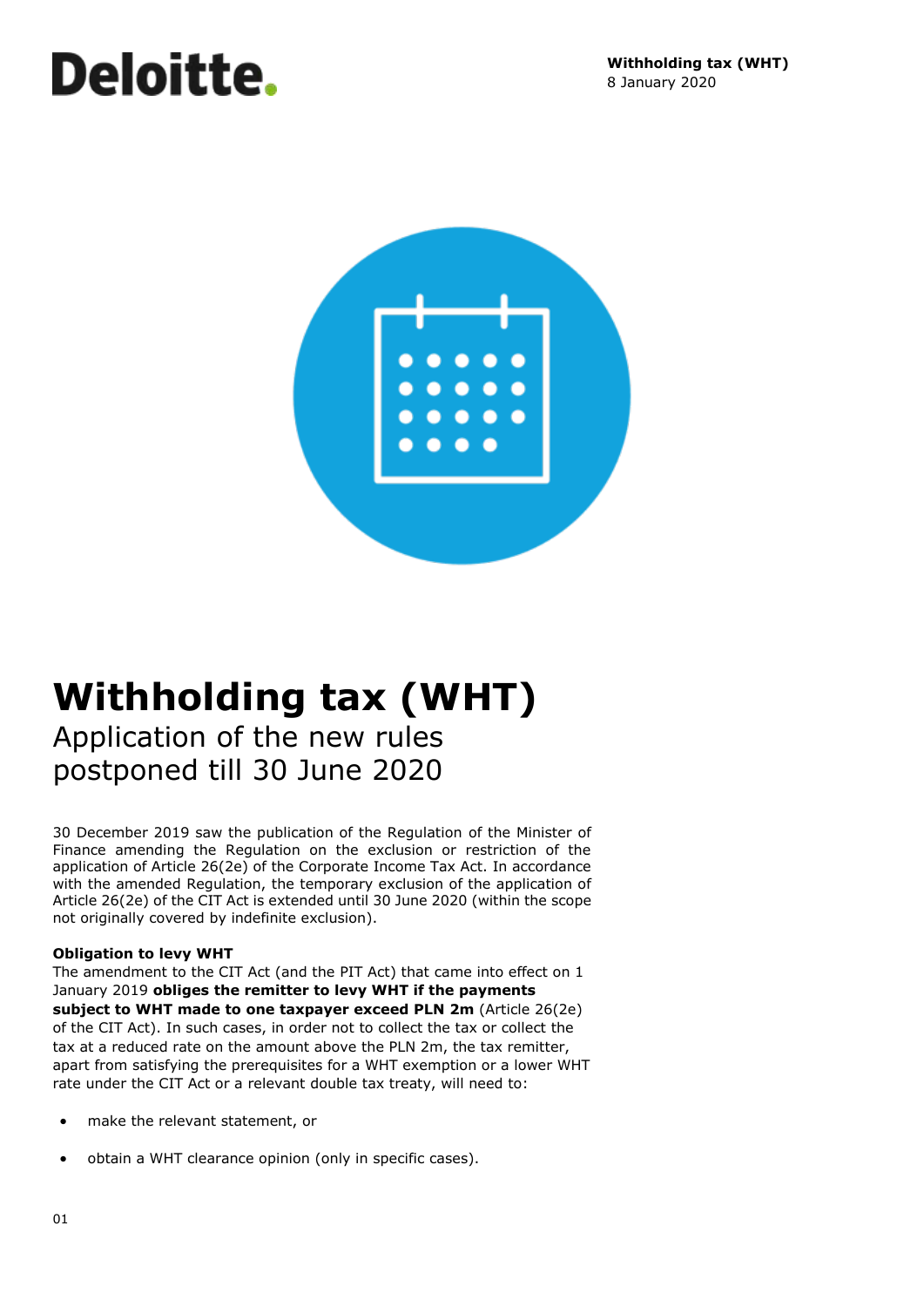However, in line with the Regulation of the Minister of Finance, the application of the provision of Article 26(2e) was temporarily excluded first until 30 June 2019 and then until 31 December 2019 (an indefinite exclusion has also been applied to selected types of payments). **According to the Ministry of Finance's Regulation, the applicability of Article 26(2e) of the CIT Act is to be excluded further, i.e. until 30 June 2020.**

#### **Consequences for taxpayers**

**CIT remitters can apply WHT exemptions and lower WHT rates without the need to make a statement and obtain a WHT clearance opinion, even if their payments do exceed PLN 2m in total over the tax year. Generally speaking, the postponement is in line with the overall policy of the Ministry of Finance which aims to temper the regime.** 

Other regulations concerning withholding tax (especially the duty to exercise due care and the new definition of a beneficial owner) remain unchanged and in force.

Postponing the introduction of the new WHT regime should allow CIT remitters to **accurately verify their right to apply WHT relief** (WHT exemption / lower WHT rate), in view of the suggestions included in draft clarifications (i.e. the status of the taxpayer and the beneficial owner as well as genuine business activity), **as well as obtain individual tax rulings or WHT clearance opinions - all before the first payments under the new regulations are made in 2020.**

### **Contact**



**Robert Nowak Partner** Tel.: +48 695 215 592 [rnowak@deloitteCE.com](mailto:rnowak@deloitteCE.com)



**Paweł Komorowski Senior Manager** Tel.: +48 662 227 654 [pkomorowski@deloitteCE.com](mailto:pkomorowski@deloitteCE.com)